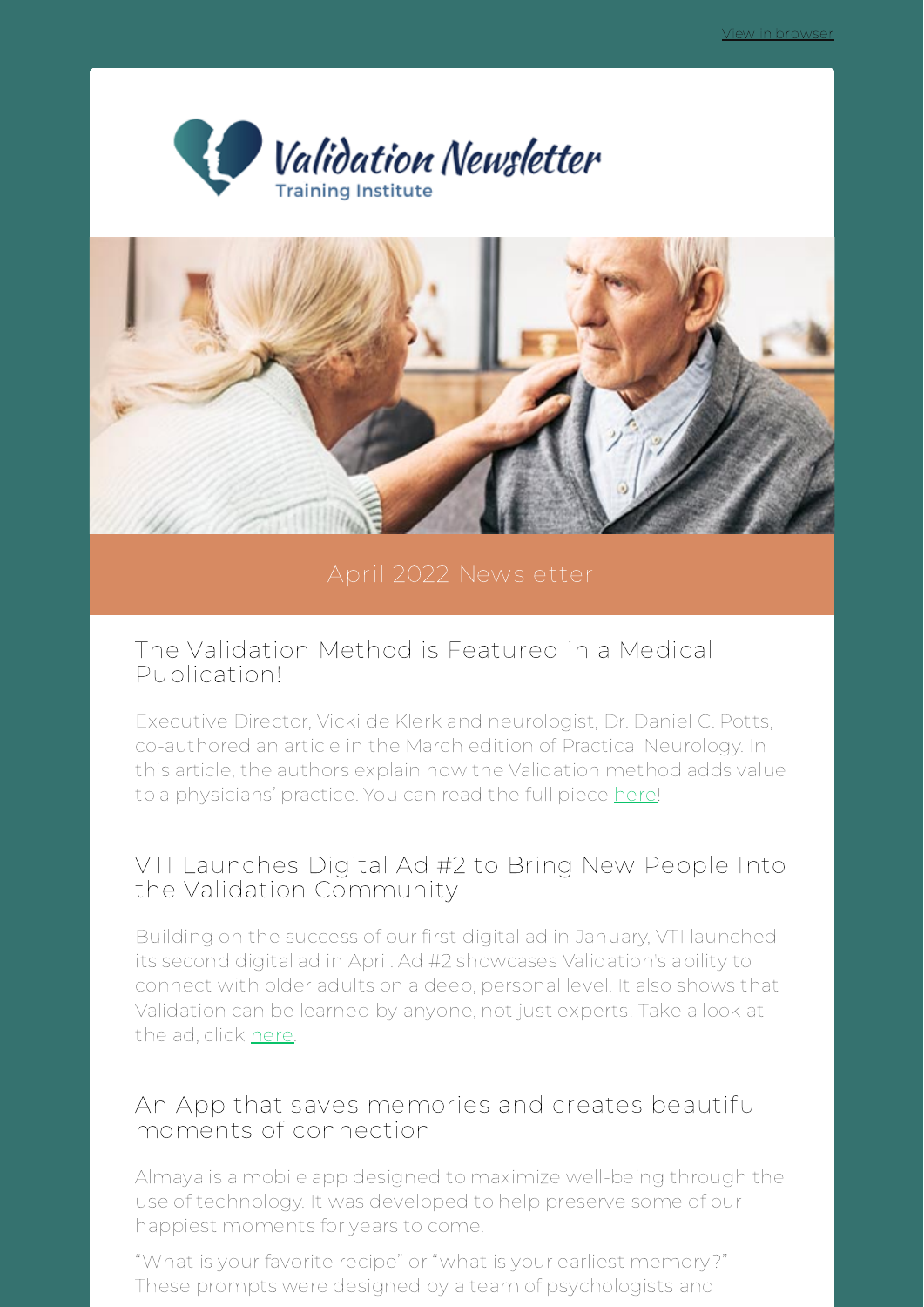philosophers, aiming to provide questions that are enjoyable and stimulating.

The app is fairly straightforward to use: a person can record audio or video of themselves answering one of the 400+ prompts that Almaya has to offer.

Read more about Almaya by clicking [here.](https://vfvalidation.org/blog/2022/04/20/how-do-we-keep-the-happy-moments-an-app-for-caregivers-and-their-loved-ones/?utm_source=newsletter&utm_medium=email&utm_campaign=april_newsletter_vtis_spring_update&utm_term=2022-04-22)

# Want to join our research?

VTI prides itself on its excellent training and we want to prove it. Validation Skill Building: 6 online, "on-demand" training blocks that deliver basic Validation techniques that help you better communicate with aging parents and older adults living with Alzheimer's disease or a related dementia. Each building block uses video demonstrations, interactive exercises, and quizzes.

Each 30-minute Block has three lessons which you can complete at your own pace. The 6 Skill Building Blocks teach: Centering, Observe and Calibrate, Voice Tone, Eye Contact, Find a Respectful Distance and Ask, Don't Tell.

The research project asks participants to fill in a short pre-survey prior to beginning each Block and a short post-survey after completing each block. At the end, we will gather all participants in a 1-hour Zoom focus group to get feedback. Participants who complete all of it will be refunded the entire cost of the Skill Building Blocks.

Want to join this research project and gain some important Validation skills? Please contact [Nancy@vfvalidation.org](mailto:Nancy@vfvalidation.org)

## Connecting with Older Adults: Webinar on April  $27th$

In this 1-hour webinar, you will recognize problem situations you may be facing and discover concrete, proven ways to help. You will practice the most important skill and experience why diversion, lying and reality orientation often don't work. Vicki de Klerk-Rubin, VTI's Executive Director, will show you how it developed, explain what it is, and lead you through the most important skills.

Especially useful for people who are not familiar with Validation - so pass this on!

Sign up for this free 1-hour webinar [here.](https://us02web.zoom.us/webinar/register/WN_SBIRIRDMQGSLqUgn970buQ?utm_source=newsletter&utm_medium=email&utm_campaign=april_newsletter_vtis_spring_update&utm_term=2022-04-22)

#### Calendar

Validation Talk and Techniques Monthly Meet-Up